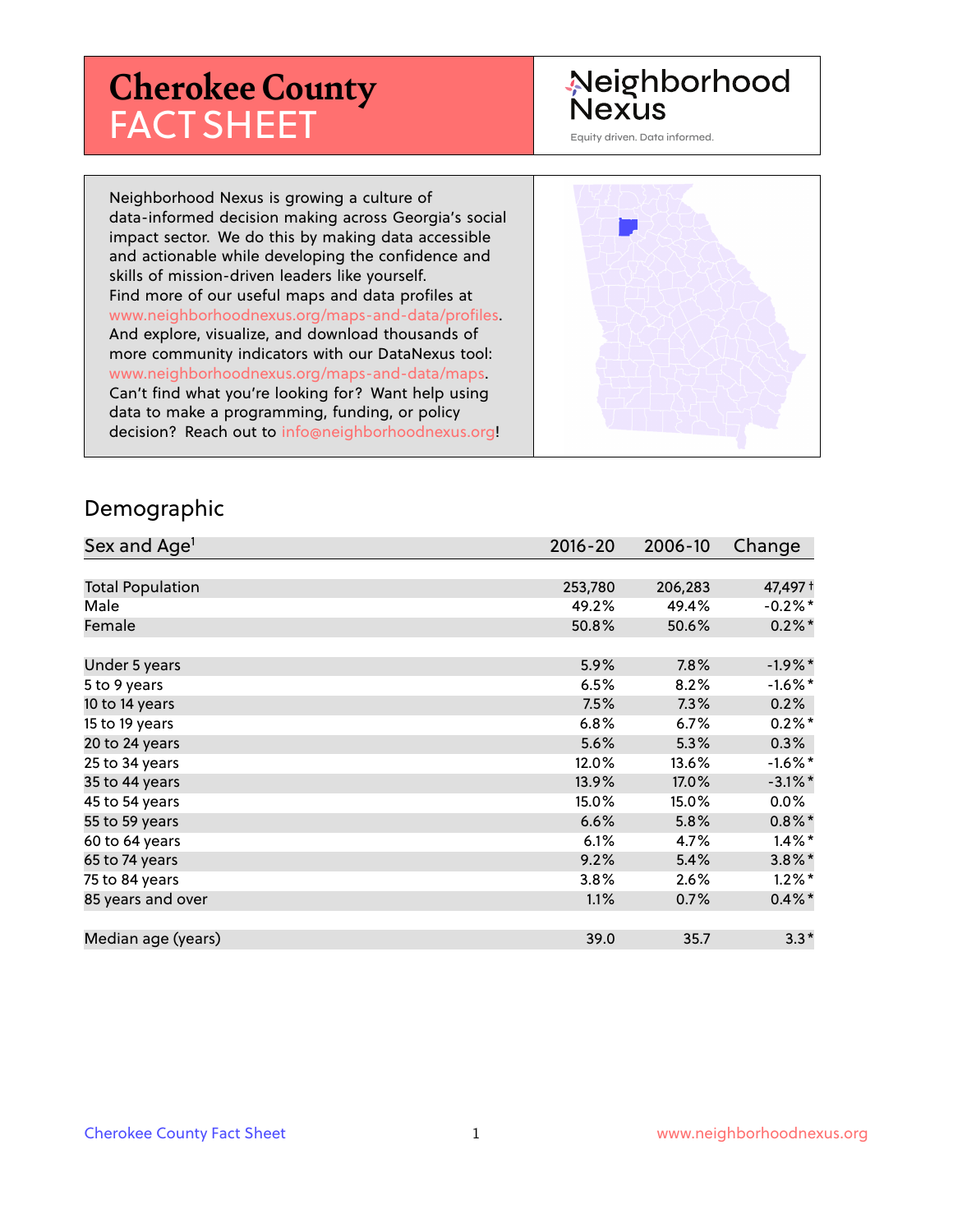# Demographic, continued...

| Race <sup>2</sup>                                   | $2016 - 20$ | 2006-10 | Change     |
|-----------------------------------------------------|-------------|---------|------------|
| <b>Total population</b>                             | 253,780     | 206,283 | 47,497 +   |
| One race                                            | 96.2%       | 98.3%   | $-2.2%$ *  |
| White                                               | 85.1%       | 87.2%   | $-2.1\%$ * |
| <b>Black or African American</b>                    | 7.0%        | 5.5%    | $1.4\%$ *  |
| American Indian and Alaska Native                   | 0.3%        | 0.4%    | $-0.1%$    |
| Asian                                               | 1.9%        | 1.6%    | $0.2%$ *   |
| Native Hawaiian and Other Pacific Islander          | 0.1%        | 0.0%    | $0.1\%$ *  |
| Some other race                                     | 1.8%        | 3.5%    | $-1.7%$ *  |
| Two or more races                                   | 3.8%        | 1.7%    | $2.2\%$ *  |
| Race alone or in combination with other race(s) $3$ | $2016 - 20$ | 2006-10 | Change     |
| Total population                                    | 253,780     | 206,283 | 47,497 +   |
| White                                               | 88.4%       | 88.8%   | $-0.5%$    |
| <b>Black or African American</b>                    | 8.2%        | 6.3%    | $2.0\%$ *  |
| American Indian and Alaska Native                   | 1.1%        | 0.8%    | $0.3\%*$   |
| Asian                                               | 2.7%        | 2.1%    | $0.5%$ *   |
| Native Hawaiian and Other Pacific Islander          | 0.2%        | 0.1%    | $0.2%$ *   |
| Some other race                                     | 3.4%        | 3.7%    | $-0.3%$    |
| Hispanic or Latino and Race <sup>4</sup>            | $2016 - 20$ | 2006-10 | Change     |
| <b>Total population</b>                             | 253,780     | 206,283 | 47,497 +   |
| Hispanic or Latino (of any race)                    | 10.7%       | 9.1%    | $1.6\%$ †  |
| Not Hispanic or Latino                              | 89.3%       | 90.9%   | $-1.6%$ †  |
| White alone                                         | 78.2%       | 82.0%   | $-3.8\%$ * |
| Black or African American alone                     | 6.6%        | 5.4%    | $1.3\%$ *  |
| American Indian and Alaska Native alone             | 0.0%        | 0.4%    | $-0.3\%$ * |
| Asian alone                                         | 1.9%        | 1.6%    | $0.2\%$ *  |
| Native Hawaiian and Other Pacific Islander alone    | 0.1%        | $0.0\%$ | $0.0\%$ *  |
| Some other race alone                               | 0.2%        | 0.2%    | $-0.0\%$   |
| Two or more races                                   | 2.4%        | 1.3%    | $1.1\%$ *  |
| U.S. Citizenship Status <sup>5</sup>                | $2016 - 20$ | 2006-10 | Change     |
| Foreign-born population                             | 23,237      | 17,344  | 5,893*     |
| Naturalized U.S. citizen                            | 43.3%       | 34.7%   | $8.6\%$ *  |
| Not a U.S. citizen                                  | 56.7%       | 65.3%   | $-8.6\%$ * |
| Citizen, Voting Age Population <sup>6</sup>         | $2016 - 20$ | 2006-10 | Change     |
|                                                     |             |         |            |
| Citizen, 18 and over population                     | 179,493     | 139,001 | 40,492*    |
| Male                                                | 48.4%       | 48.5%   | $-0.1%$    |
| Female                                              | 51.6%       | 51.5%   | 0.1%       |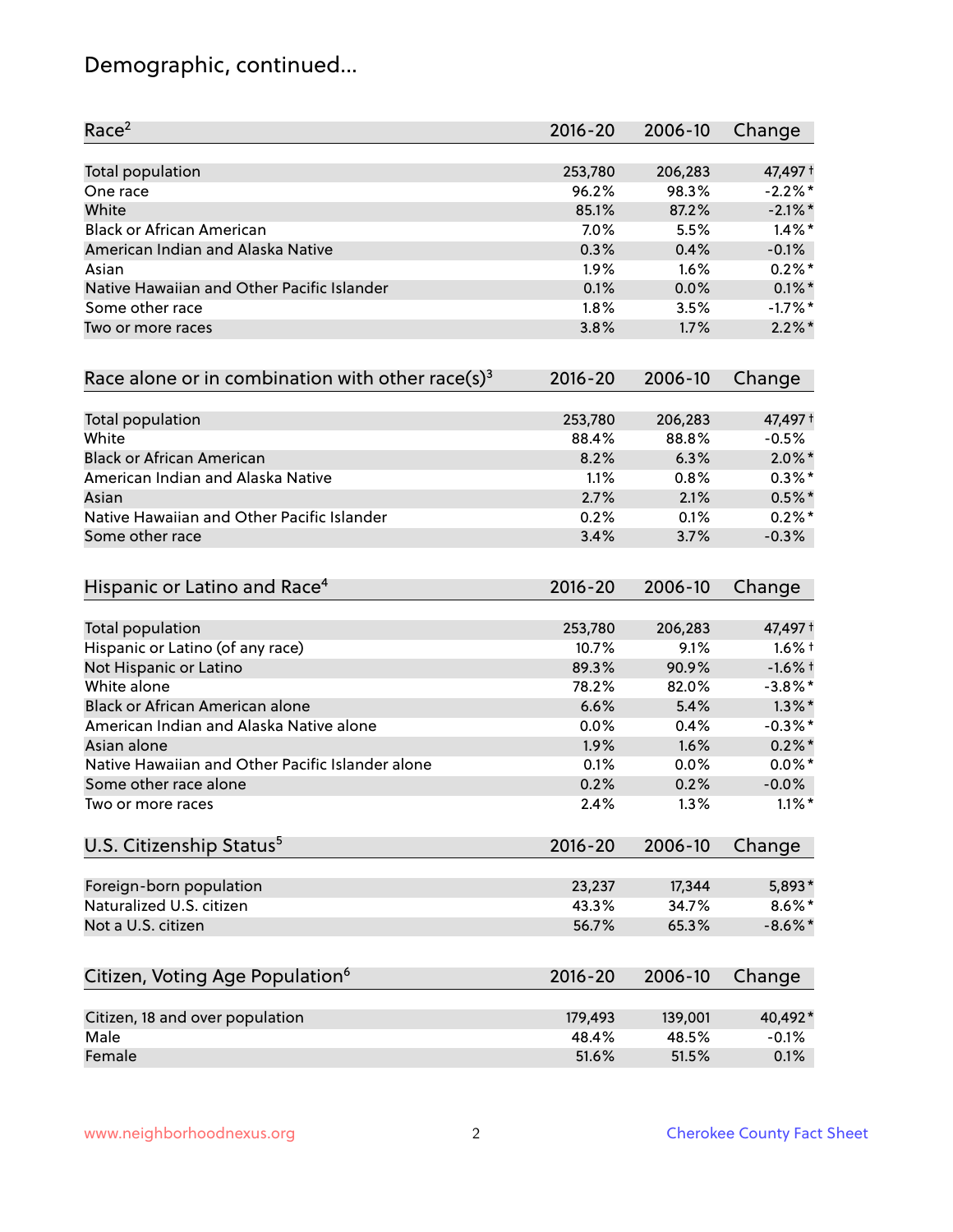#### Economic

| Income <sup>7</sup>                                 | 2016-20 | 2006-10 | Change     |
|-----------------------------------------------------|---------|---------|------------|
|                                                     |         |         |            |
| All households                                      | 90,372  | 74,339  | 16,033*    |
| Less than \$10,000                                  | 3.4%    | 3.5%    | $-0.1%$    |
| \$10,000 to \$14,999                                | 2.4%    | 3.1%    | $-0.7%$ *  |
| \$15,000 to \$24,999                                | 5.5%    | 7.6%    | $-2.1\%$ * |
| \$25,000 to \$34,999                                | 5.9%    | 8.5%    | $-2.6\%$ * |
| \$35,000 to \$49,999                                | 9.8%    | 13.4%   | $-3.7\%$ * |
| \$50,000 to \$74,999                                | 16.6%   | 20.0%   | $-3.4\%$ * |
| \$75,000 to \$99,999                                | 15.4%   | 15.3%   | 0.1%       |
| \$100,000 to \$149,999                              | 20.1%   | 16.5%   | $3.6\%$ *  |
| \$150,000 to \$199,999                              | 11.2%   | 7.3%    | $3.8\%$ *  |
| \$200,000 or more                                   | 9.8%    | 4.8%    | $5.0\%$ *  |
| Median household income (dollars)                   | 84,817  | 66,320  | 18,497*    |
| Mean household income (dollars)                     | 104,437 | 83,176  | 21,260*    |
| With earnings                                       | 83.9%   | 87.7%   | $-3.8\%$ * |
| Mean earnings (dollars)                             | 103,819 | 82,731  | 21,087*    |
| <b>With Social Security</b>                         | 28.4%   | 19.7%   | $8.7\%$ *  |
| Mean Social Security income (dollars)               | 22,443  | 16,762  | 5,681*     |
| With retirement income                              | 19.9%   | 14.0%   | $6.0\%$ *  |
| Mean retirement income (dollars)                    | 28,189  | 20,659  | 7,529*     |
| With Supplemental Security Income                   | 2.7%    | $1.8\%$ | $0.9\% *$  |
| Mean Supplemental Security Income (dollars)         | 10,944  | 9,242   | 1,702      |
| With cash public assistance income                  | 1.1%    | 0.7%    | $0.5%$ *   |
| Mean cash public assistance income (dollars)        | 3,024   | 4,580   | $-1,556*$  |
| With Food Stamp/SNAP benefits in the past 12 months | 3.8%    | 3.1%    | 0.7%       |
|                                                     |         |         |            |
| Families                                            | 68,321  | 57,106  | $11,215*$  |
| Less than \$10,000                                  | 2.4%    | 2.1%    | 0.4%       |
| \$10,000 to \$14,999                                | 1.4%    | 1.9%    | $-0.5%$    |
| \$15,000 to \$24,999                                | 3.7%    | 5.2%    | $-1.6\%$ * |
| \$25,000 to \$34,999                                | 4.6%    | 7.4%    | $-2.9\%$ * |
| \$35,000 to \$49,999                                | 7.7%    | 11.7%   | $-4.0\%$ * |
| \$50,000 to \$74,999                                | 15.2%   | 19.8%   | $-4.6\%$ * |
| \$75,000 to \$99,999                                | 16.8%   | 17.7%   | $-0.9%$    |
| \$100,000 to \$149,999                              | 22.5%   | 19.5%   | $3.0\%$ *  |
| \$150,000 to \$199,999                              | 13.7%   | 8.7%    | $5.0\%$ *  |
| \$200,000 or more                                   | 12.0%   | 5.9%    | $6.1\%$ *  |
| Median family income (dollars)                      | 97,543  | 77,190  | 20,353*    |
| Mean family income (dollars)                        | 116,984 | 92,046  | 24,938*    |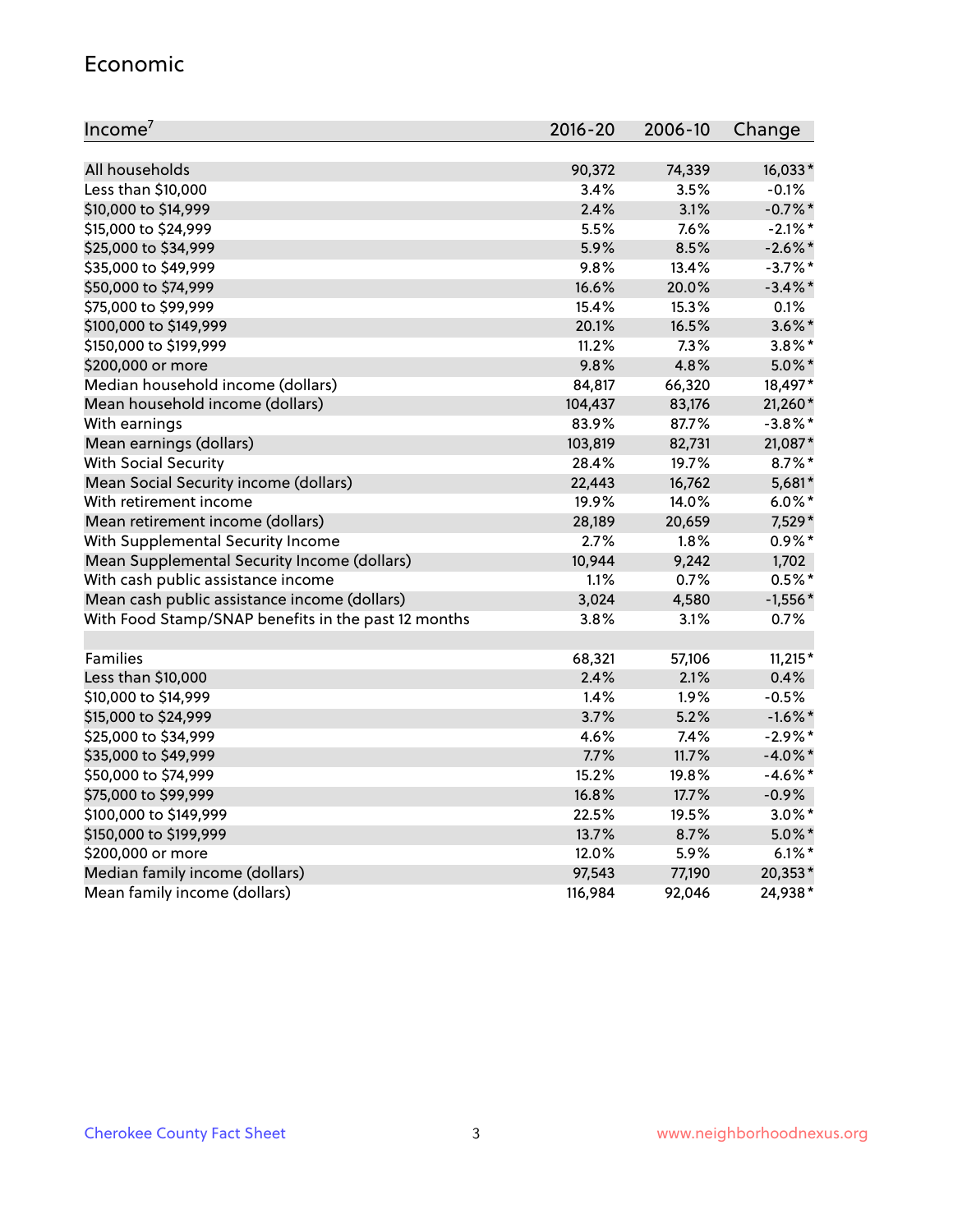#### Economic, continued...

| Income, continued <sup>8</sup>                                        | $2016 - 20$ | 2006-10 | Change     |
|-----------------------------------------------------------------------|-------------|---------|------------|
|                                                                       |             |         |            |
| Nonfamily households                                                  | 22,051      | 17,233  | 4,818*     |
| Median nonfamily income (dollars)                                     | 47,147      | 38,394  | 8,753*     |
| Mean nonfamily income (dollars)                                       | 61,150      | 50,659  | 10,491*    |
| Median earnings for workers (dollars)                                 | 42,486      | 35,591  | 6,895*     |
| Median earnings for male full-time, year-round workers<br>(dollars)   | 63,775      | 53,773  | 10,002*    |
| Median earnings for female full-time, year-round workers<br>(dollars) | 50,282      | 40,153  | 10,129*    |
| Per capita income (dollars)                                           | 38,153      | 30,217  | 7,937*     |
| Families and People Below Poverty Level <sup>9</sup>                  | $2016 - 20$ | 2006-10 | Change     |
|                                                                       |             |         |            |
| <b>All families</b>                                                   | 5.0%        | 5.5%    | $-0.5%$    |
| With related children under 18 years                                  | 6.7%        | 7.1%    | $-0.4%$    |
| With related children under 5 years only                              | 4.6%        | 6.4%    | $-1.8%$    |
| Married couple families                                               | 2.9%        | 3.8%    | $-0.9%$ *  |
| With related children under 18 years                                  | 3.0%        | 4.3%    | $-1.3\%$ * |
| With related children under 5 years only                              | 2.6%        | 4.5%    | $-1.9%$    |
| Families with female householder, no husband present                  | 15.1%       | 15.8%   | $-0.7%$    |
| With related children under 18 years                                  | 20.4%       | 20.9%   | $-0.6%$    |
| With related children under 5 years only                              | 17.4%       | 21.4%   | $-4.0%$    |
|                                                                       |             |         |            |
| All people                                                            | 6.9%        | 7.4%    | $-0.5%$    |
| Under 18 years                                                        | 9.2%        | 8.4%    | 0.8%       |
| Related children under 18 years                                       | 8.8%        | 8.2%    | 0.6%       |
| Related children under 5 years                                        | 10.1%       | 9.1%    | 0.9%       |
| Related children 5 to 17 years                                        | 8.4%        | 7.8%    | 0.5%       |
| 18 years and over                                                     | 6.2%        | 7.0%    | $-0.9%$ *  |
| 18 to 64 years                                                        | 6.1%        | 6.9%    | $-0.8\%$ * |
| 65 years and over                                                     | 6.4%        | 7.7%    | $-1.4%$    |
| People in families                                                    | 5.3%        | 6.0%    | $-0.7%$    |
| Unrelated individuals 15 years and over                               | 17.6%       | 18.0%   | $-0.4%$    |
|                                                                       |             |         |            |
| Non-Hispanic white people                                             | 5.0%        | 5.4%    | $-0.4%$    |
| Black or African-American people                                      | 10.2%       | 12.2%   | $-2.0%$    |
| Asian people                                                          | 3.9%        | 8.5%    | $-4.6%$    |
| Hispanic or Latino people                                             | 20.2%       | 21.9%   | $-1.7%$    |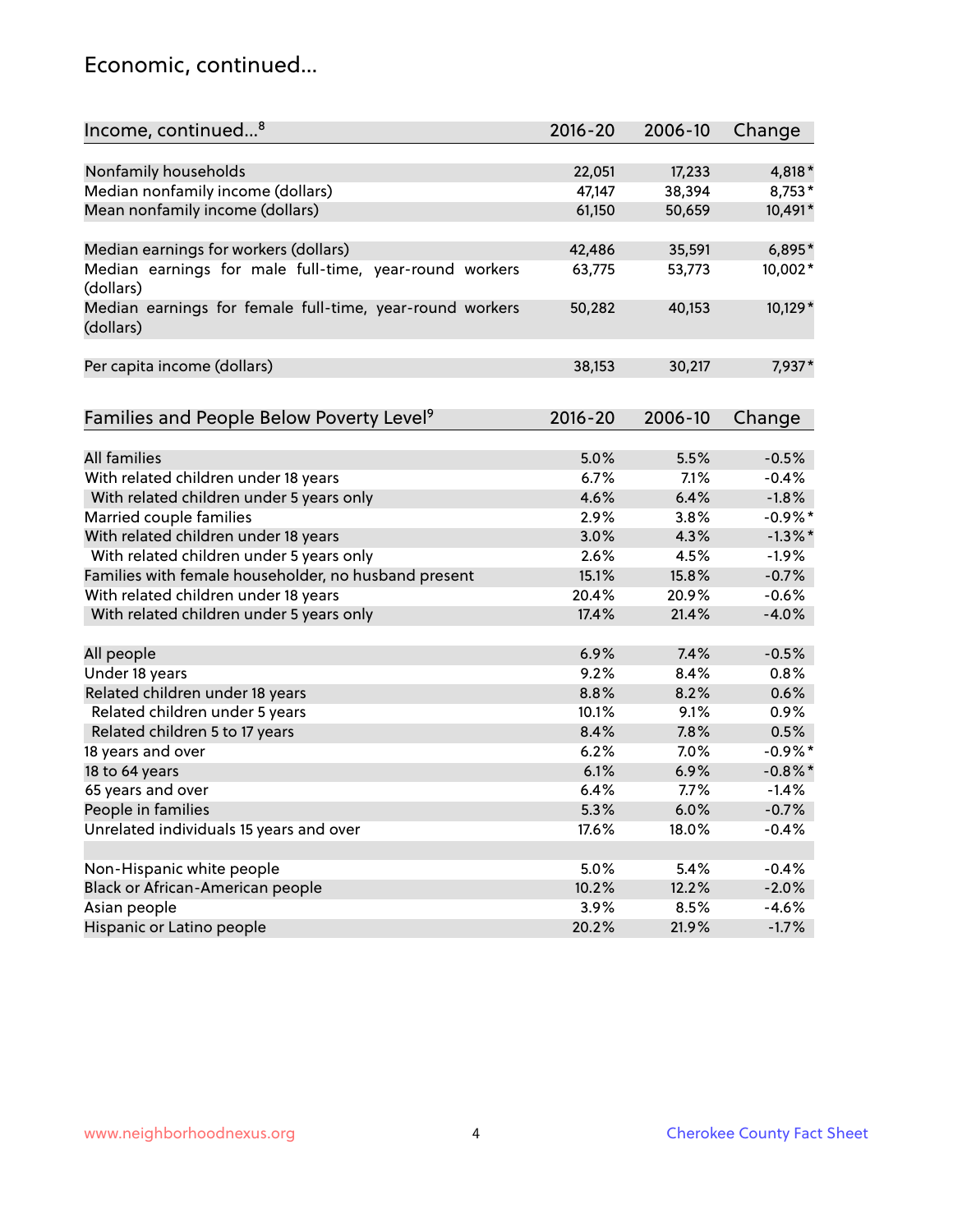# Employment

| Employment Status <sup>10</sup>                                                               | 2010        | 2020    | Change     |
|-----------------------------------------------------------------------------------------------|-------------|---------|------------|
| In Labor Force                                                                                | 133,045     | 112,578 | 112,578    |
| <b>Unemployment Rate</b>                                                                      | 4.9%        | 8.8%    | $-3.9%$    |
| Industry <sup>11</sup>                                                                        | $2016 - 20$ | 2006-10 | Change     |
| Civilian employed population 16 years and over                                                | 129,683     | 102,915 | 26,768*    |
| Agriculture, forestry, fishing and hunting, and mining                                        | 0.4%        | 0.4%    | $-0.1%$    |
| Construction                                                                                  | 9.2%        | 10.3%   | $-1.0\%$ * |
| Manufacturing                                                                                 | 8.7%        | 9.7%    | $-1.0\%$ * |
| Wholesale trade                                                                               | 4.0%        | 4.2%    | $-0.2%$    |
| Retail trade                                                                                  | 12.4%       | 13.8%   | $-1.5%$ *  |
| Transportation and warehousing, and utilities                                                 | 4.3%        | 3.6%    | $0.8\%$ *  |
| Information                                                                                   | 2.4%        | 3.3%    | $-0.9%$ *  |
| Finance and insurance, and real estate and rental and leasing                                 | 8.2%        | 8.1%    | 0.1%       |
| Professional, scientific, and management, and administrative<br>and waste management services | 16.0%       | 13.3%   | $2.7\%$ *  |
| Educational services, and health care and social assistance                                   | 18.0%       | 17.9%   | 0.1%       |
| Arts, entertainment, and recreation, and accommodation and<br>food services                   | 8.3%        | 7.3%    | $1.0\%$ *  |
| Other services, except public administration                                                  | 4.6%        | 5.3%    | $-0.7%$    |
| Public administration                                                                         | 3.5%        | 2.9%    | $0.6\%$ *  |
| Occupation <sup>12</sup>                                                                      | $2016 - 20$ | 2006-10 | Change     |
| Civilian employed population 16 years and over                                                | 129,683     | 102,915 | 26,768*    |
| Management, business, science, and arts occupations                                           | 43.4%       | 39.7%   | $3.7\%$ *  |
| Service occupations                                                                           | 15.1%       | 13.0%   | $2.2\%$ *  |
| Sales and office occupations                                                                  | 24.4%       | 29.0%   | $-4.6\%$ * |
| Natural<br>resources,<br>construction,<br>and<br>maintenance<br>occupations                   | 8.4%        | 10.6%   | $-2.2%$ *  |
| Production, transportation, and material moving occupations                                   | 8.6%        | 7.8%    | $0.9\%$ *  |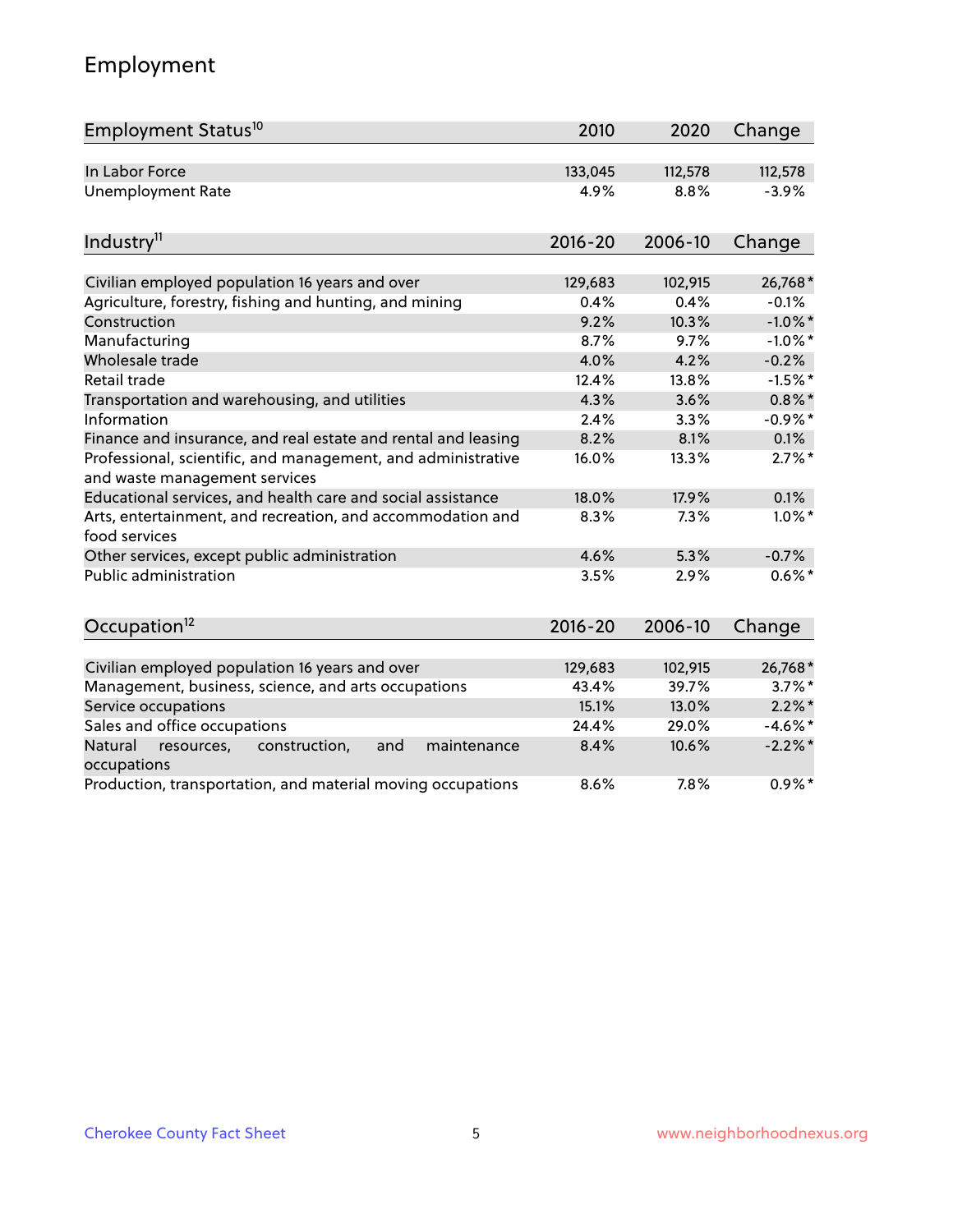# Employment, continued...

| Class of Worker <sup>13</sup>                          | $2016 - 20$     | 2006-10         | Change            |
|--------------------------------------------------------|-----------------|-----------------|-------------------|
| Civilian employed population 16 years and over         | 129,683         | 102,915         | 26,768*           |
| Private wage and salary workers                        | 83.7%           | 82.6%           | 1.0%              |
| Government workers                                     | 10.7%           | 10.9%           | $-0.2%$           |
| Self-employed in own not incorporated business workers | 5.5%            | 6.3%            | $-0.8%$           |
| Unpaid family workers                                  | 0.1%            | 0.2%            | $-0.1%$           |
| Job Flows <sup>14</sup>                                | 2019            | 2010            | Change            |
|                                                        |                 |                 |                   |
| Total Jobs in county<br>Held by residents of county    | 64,516<br>40.2% | 42,250<br>44.0% | 22,266<br>$-3.9%$ |
|                                                        | 59.8%           | 56.0%           | 3.9%              |
| Held by non-residents of county                        |                 |                 |                   |
| Jobs by Industry Sector <sup>15</sup>                  | 2019            | 2010            | Change            |
| Total Jobs in county                                   | 64,516          | 42,250          | 22,266            |
| Goods Producing sectors                                | 19.1%           | 15.6%           | 3.5%              |
| Trade, Transportation, and Utilities sectors           | 22.8%           | 21.2%           | 1.6%              |
| All Other Services sectors                             | 58.0%           | 63.1%           | $-5.1%$           |
|                                                        |                 |                 |                   |
| Total Jobs in county held by county residents          | 25,908          | 18,607          | 7,301             |
| <b>Goods Producing sectors</b>                         | 18.3%           | 14.9%           | 3.4%              |
| Trade, Transportation, and Utilities sectors           | 14.7%           | 12.0%           | 2.7%              |
| All Other Services sectors                             | 67.0%           | 73.1%           | $-6.1%$           |
| Jobs by Earnings <sup>16</sup>                         | 2019            | 2010            | Change            |
|                                                        |                 |                 |                   |
| Total Jobs in county                                   | 64,516          | 42,250          | 22,266            |
| Jobs with earnings \$1250/month or less                | 26.7%           | 30.4%           | $-3.8%$           |
| Jobs with earnings \$1251/month to \$3333/month        | 35.2%           | 40.4%           | $-5.2%$           |
| Jobs with earnings greater than \$3333/month           | 38.1%           | 29.1%           | 8.9%              |
| Total Jobs in county held by county residents          | 25,908          | 18,607          | 7,301             |
| Jobs with earnings \$1250/month or less                | 27.4%           | 28.8%           | $-1.5%$           |
| Jobs with earnings \$1251/month to \$3333/month        | 34.5%           | 39.7%           | $-5.3%$           |
| Jobs with earnings greater than \$3333/month           | 38.2%           | 31.4%           | 6.7%              |
| Jobs by Age of Worker <sup>17</sup>                    | 2019            | 2010            | Change            |
|                                                        |                 |                 |                   |
| Total Jobs in county                                   | 64,516          | 42,250          | 22,266            |
| Jobs with workers age 29 or younger                    | 27.7%           | 26.7%           | 1.0%              |
| Jobs with workers age 30 to 54                         | 51.9%           | 57.1%           | $-5.2%$           |
| Jobs with workers age 55 or older                      | 20.4%           | 16.2%           | 4.2%              |
|                                                        |                 |                 |                   |
| Total Jobs in county held by county residents          | 25,908          | 18,607          | 7,301             |
| Jobs with workers age 29 or younger                    | 25.3%           | 23.5%           | 1.9%              |
| Jobs with workers age 30 to 54                         | 52.5%           | 59.3%           | $-6.8%$           |
| Jobs with workers age 55 or older                      | 22.1%           | 17.2%           | 4.9%              |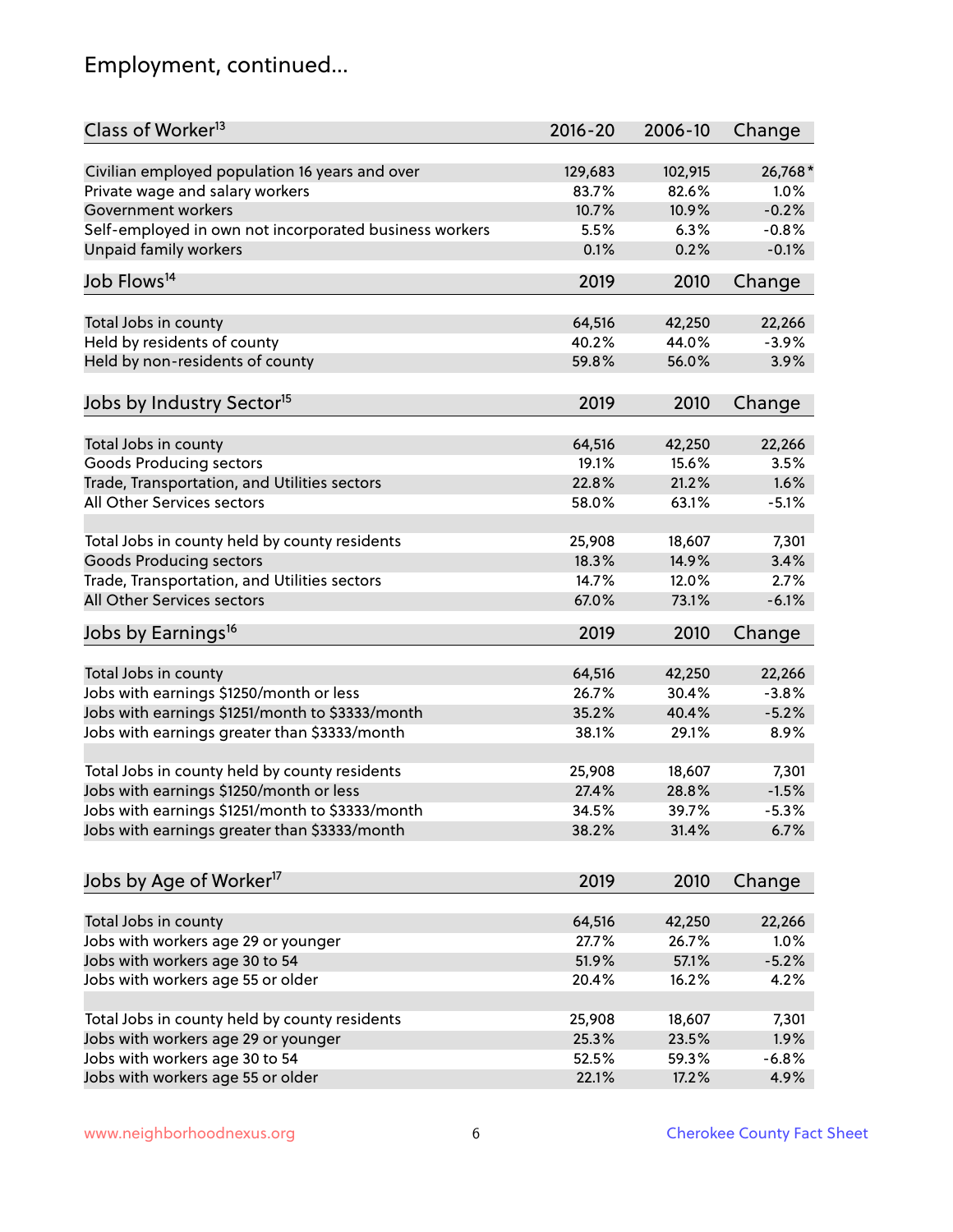#### Education

| Early Learning <sup>18</sup>                        |                |                | 2022      |
|-----------------------------------------------------|----------------|----------------|-----------|
| Licensed Capacity of Early Learning Centers         |                |                | 6,636     |
| Licenced capacity per 1,000 children ages 0-4       |                |                | 447.3     |
| School Enrollment <sup>19</sup>                     | 2022           | 2010           | Change    |
|                                                     |                |                |           |
| <b>Enrolled in Public School</b>                    | 42,049         | 38,293         | 3,756     |
| White                                               | 63.5%          | 75.6%          | $-12.1%$  |
| <b>Black or African-American</b>                    | 7.7%           | 6.8%           | 0.9%      |
| Asian                                               | 2.0%           | 1.6%           | 0.4%      |
| Native American                                     | 0.1%           | 0.4%           | $-0.3%$   |
| Pacific Islander                                    | 0.0%           | 0.1%           | 0.1%      |
| <b>Biracial or Multi-Racial</b>                     | 5.3%           | 2.7%           | 2.6%      |
| Hispanic or Latino                                  | 21.4%          | 12.7%          | 8.6%      |
| Georgia Milestones: 3rd Grade Reading <sup>20</sup> |                |                | 2019      |
|                                                     |                |                |           |
| <b>Number of Students Tested</b>                    |                |                | 2,898     |
| Proficient or Distinguished                         |                |                | 49.9%     |
| Georgia Milestones: 8th Grade Math <sup>21</sup>    |                |                | 2019      |
| Number of Students Tested                           |                |                | 3,334     |
| Proficient or Distinguished                         |                |                | 56.0%     |
|                                                     |                |                |           |
| Graduation Rates <sup>22</sup>                      | 2021           | 2012           | Change    |
| Cohort                                              |                |                | 462       |
| <b>High School Graduation Rate</b>                  | 3,212<br>90.8% | 2,750<br>72.7% | 18.2%     |
|                                                     |                |                |           |
| Educational Attainment <sup>23</sup>                | $2016 - 20$    | 2006-10        | Change    |
| Population 25 years and over                        | 171,751        | 133,624        | 38,127*   |
| Less than 9th grade                                 | 3.0%           | 3.7%           | $-0.7%$ * |
| 9th to 12th grade, no diploma                       | 4.9%           | 7.3%           | $-2.5%$ * |
| High school graduate (includes equivalency)         | 23.4%          | 24.5%          | $-1.1%$   |
| Some college, no degree                             | 23.5%          | 23.4%          | 0.1%      |
|                                                     | 8.2%           |                |           |
| Associate's degree                                  |                | 7.5%           | $0.8\%$ * |
| Bachelor's degree                                   | 26.0%          | 24.5%          | $1.5\%$ * |
| Graduate or professional degree                     | 10.9%          | 9.1%           | $1.9\%$ * |
| Percent high school graduate or higher              | 92.1%          | 88.9%          | $3.2\%$ * |
| Percent bachelor's degree or higher                 | 36.9%          | 33.6%          | $3.4\%$ * |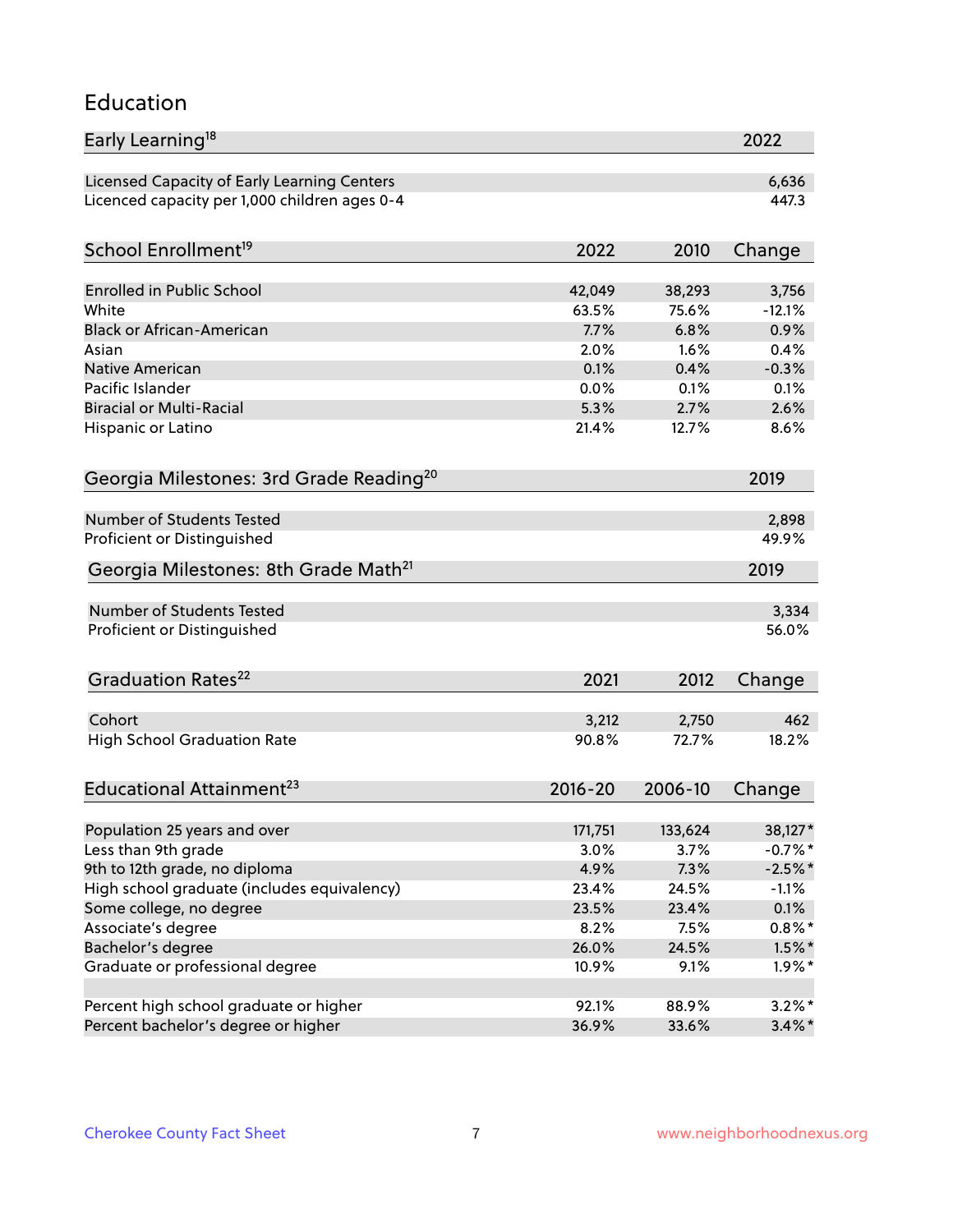#### Housing

| Households by Type <sup>24</sup>                     | 2016-20         | 2006-10         | Change                |
|------------------------------------------------------|-----------------|-----------------|-----------------------|
|                                                      |                 |                 |                       |
| <b>Total households</b>                              | 90,372          | 74,339          | 16,033*               |
| Family households (families)                         | 75.6%           | 76.8%           | $-1.2%$               |
| With own children under 18 years                     | 34.1%           | 39.4%           | $-5.3\%$ *            |
| Married-couple family                                | 61.5%           | 63.2%           | $-1.6\%$ *            |
| With own children of the householder under 18 years  | 27.0%           | 31.4%           | $-4.4\%$ *            |
| Male householder, no wife present, family            | 4.7%            | 4.1%            | 0.7%                  |
| With own children of the householder under 18 years  | 2.5%            | 2.1%            | 0.4%                  |
| Female householder, no husband present, family       | 9.3%            | 9.6%            | $-0.3%$               |
| With own children of the householder under 18 years  | 4.6%            | 5.8%            | $-1.3\%$ *            |
| Nonfamily households                                 | 24.4%           | 23.2%           | 1.2%                  |
| Householder living alone                             | 19.2%           | 19.2%           | 0.0%                  |
| 65 years and over                                    | 8.4%            | 5.3%            | $3.0\%$ *             |
|                                                      | 37.2%           | 42.3%           | $-5.1\%$ *            |
| Households with one or more people under 18 years    | 27.5%           | 17.0%           | 10.6%*                |
| Households with one or more people 65 years and over |                 |                 |                       |
| Average household size                               | 2.79            | 2.76            | 0.03                  |
| Average family size                                  | 3.21            | 3.17            | 0.04                  |
|                                                      |                 |                 |                       |
| Housing Occupancy <sup>25</sup>                      | 2016-20         | 2006-10         | Change                |
|                                                      |                 |                 |                       |
| Total housing units<br>Occupied housing units        | 94,658<br>95.5% | 80,182<br>92.7% | 14,476 *<br>$2.8\%$ * |
|                                                      | 4.5%            | 7.3%            |                       |
| Vacant housing units                                 |                 |                 | $-2.8\%$ *            |
| Homeowner vacancy rate                               | 1.6             | 3.0             | $-1.4*$               |
| Rental vacancy rate                                  | 3.0             | 11.1            | $-8.0*$               |
|                                                      |                 |                 |                       |
| Units in Structure <sup>26</sup>                     | $2016 - 20$     | 2006-10         | Change                |
|                                                      | 94,658          | 80,182          | 14,476 *              |
| Total housing units<br>1-unit, detached              | 80.7%           | 82.7%           | $-2.0\%$ *            |
|                                                      |                 |                 |                       |
| 1-unit, attached                                     | 4.8%<br>0.7%    | 3.8%            | $1.0\%$ *             |
| 2 units<br>3 or 4 units                              |                 | 0.4%            | $0.2\%$ *             |
|                                                      | 0.8%            | 0.7%            | 0.1%                  |
| 5 to 9 units                                         | 1.0%            | 1.1%            | $-0.1%$               |
| 10 to 19 units                                       | 2.8%            | 3.5%            | $-0.7%$               |
| 20 or more units<br>Mobile home                      | 5.3%            | 3.6%            | $1.7\%$ *             |
|                                                      | 3.8%            | 4.0%            | $-0.2%$               |
| Boat, RV, van, etc.                                  | 0.0%            | 0.0%            | 0.0%                  |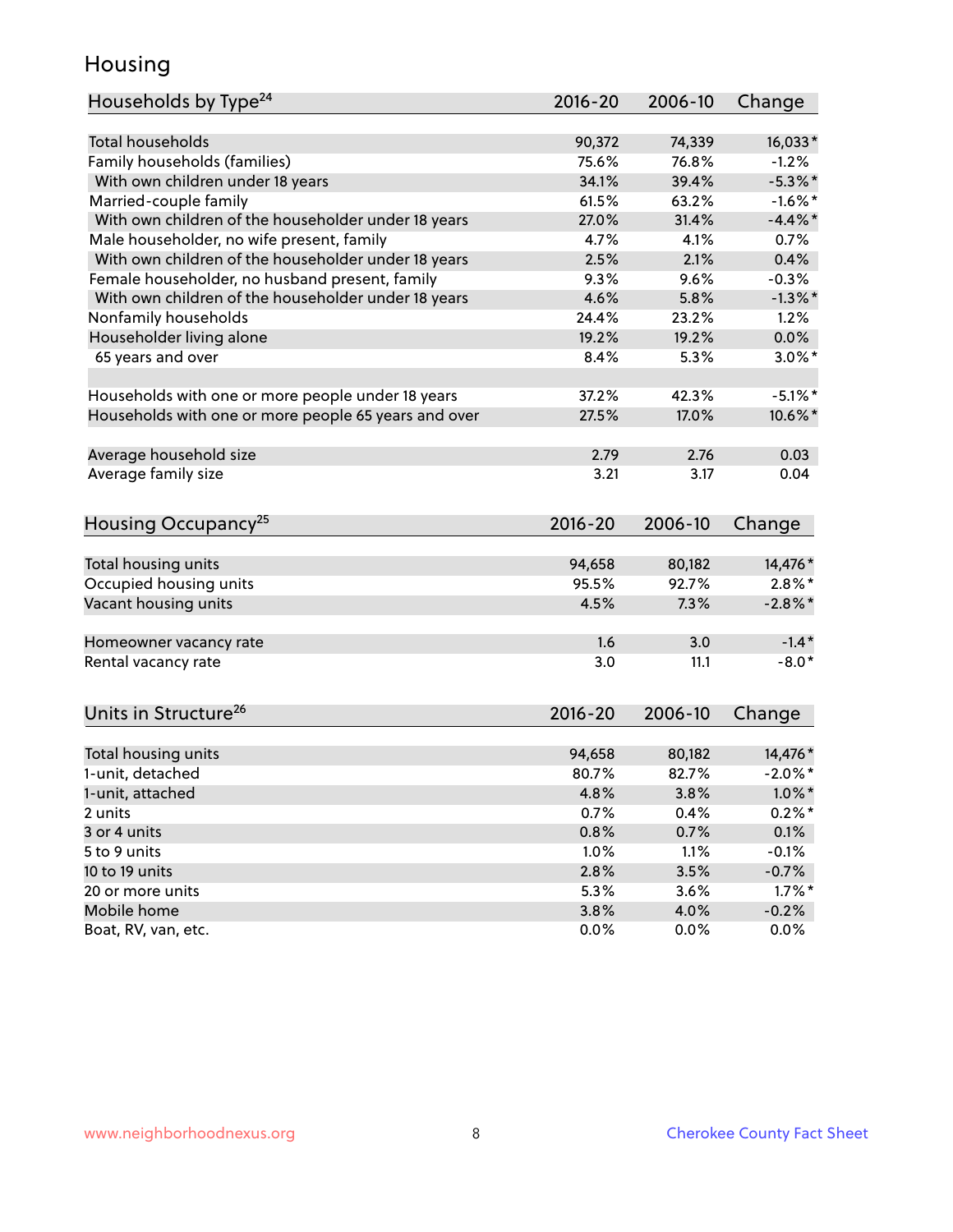# Housing, Continued...

| Year Structure Built <sup>27</sup>             | 2016-20     | 2006-10 | Change      |
|------------------------------------------------|-------------|---------|-------------|
| Total housing units                            | 94,658      | 80,182  | 14,476*     |
| Built 2014 or later                            | 9.3%        | (X)     | (X)         |
| Built 2010 to 2013                             | 4.5%        | (X)     | (X)         |
| Built 2000 to 2009                             | 31.1%       | 36.5%   | $-5.4\%$ *  |
| Built 1990 to 1999                             | 24.2%       | 26.9%   | $-2.7%$ *   |
| Built 1980 to 1989                             | 16.8%       | 18.7%   | $-2.0\%$ *  |
| Built 1970 to 1979                             | 7.9%        | 10.4%   | $-2.5%$ *   |
| Built 1960 to 1969                             | 2.9%        | 2.8%    | 0.1%        |
| Built 1950 to 1959                             | 1.4%        | 1.8%    | $-0.4%$     |
| Built 1940 to 1949                             | 0.6%        | 1.0%    | $-0.3%$     |
| Built 1939 or earlier                          | 1.2%        | 1.9%    | $-0.7%$ *   |
| Housing Tenure <sup>28</sup>                   | $2016 - 20$ | 2006-10 | Change      |
| Occupied housing units                         | 90,372      | 74,339  | $16,033*$   |
| Owner-occupied                                 | 76.4%       | 80.6%   | $-4.3\%$ *  |
| Renter-occupied                                | 23.6%       | 19.4%   | 4.3%*       |
|                                                |             |         |             |
| Average household size of owner-occupied unit  | 2.82        | 2.80    | 0.02        |
| Average household size of renter-occupied unit | 2.70        | 2.61    | 0.09        |
| Residence 1 Year Ago <sup>29</sup>             | 2016-20     | 2006-10 | Change      |
|                                                |             |         |             |
| Population 1 year and over                     | 250,780     | 203,663 | 47,117*     |
| Same house                                     | 87.6%       | 85.2%   | $2.4\%$ *   |
| Different house in the U.S.                    | 12.1%       | 14.4%   | $-2.2\%$ *  |
| Same county                                    | 5.2%        | 7.0%    | $-1.8\%$ *  |
| Different county                               | 6.9%        | 7.3%    | $-0.4%$     |
| Same state                                     | 4.7%        | 4.9%    | $-0.2%$     |
| Different state                                | 2.2%        | 2.4%    | $-0.2%$     |
| Abroad                                         | 0.3%        | 0.5%    | $-0.2%$     |
| Value of Housing Unit <sup>30</sup>            | $2016 - 20$ | 2006-10 | Change      |
| Owner-occupied units                           | 69,011      | 59,946  | 9,065*      |
| Less than \$50,000                             | 1.7%        | 2.2%    | $-0.5%$     |
| \$50,000 to \$99,999                           | 2.1%        | 3.4%    | $-1.3\%$ *  |
| \$100,000 to \$149,999                         | 7.1%        | 16.6%   | $-9.5%$ *   |
| \$150,000 to \$199,999                         | 16.0%       | 27.2%   | $-11.2\%$ * |
| \$200,000 to \$299,999                         | 31.9%       | 26.2%   | $5.8\%$ *   |
| \$300,000 to \$499,999                         | 31.1%       | 18.2%   | 12.9%*      |
| \$500,000 to \$999,999                         | 8.8%        | 5.5%    | $3.3\%$ *   |
| \$1,000,000 or more                            | 1.3%        | 0.7%    | $0.6\% *$   |
| Median (dollars)                               | 271,300     | 201,900 | 69,400*     |
| Mortgage Status <sup>31</sup>                  | 2016-20     | 2006-10 | Change      |
| Owner-occupied units                           | 69,011      | 59,946  | 9,065*      |
| Housing units with a mortgage                  | 74.0%       | 82.6%   | $-8.6\%$ *  |
| Housing units without a mortgage               | 26.0%       | 17.4%   | $8.6\%$ *   |
|                                                |             |         |             |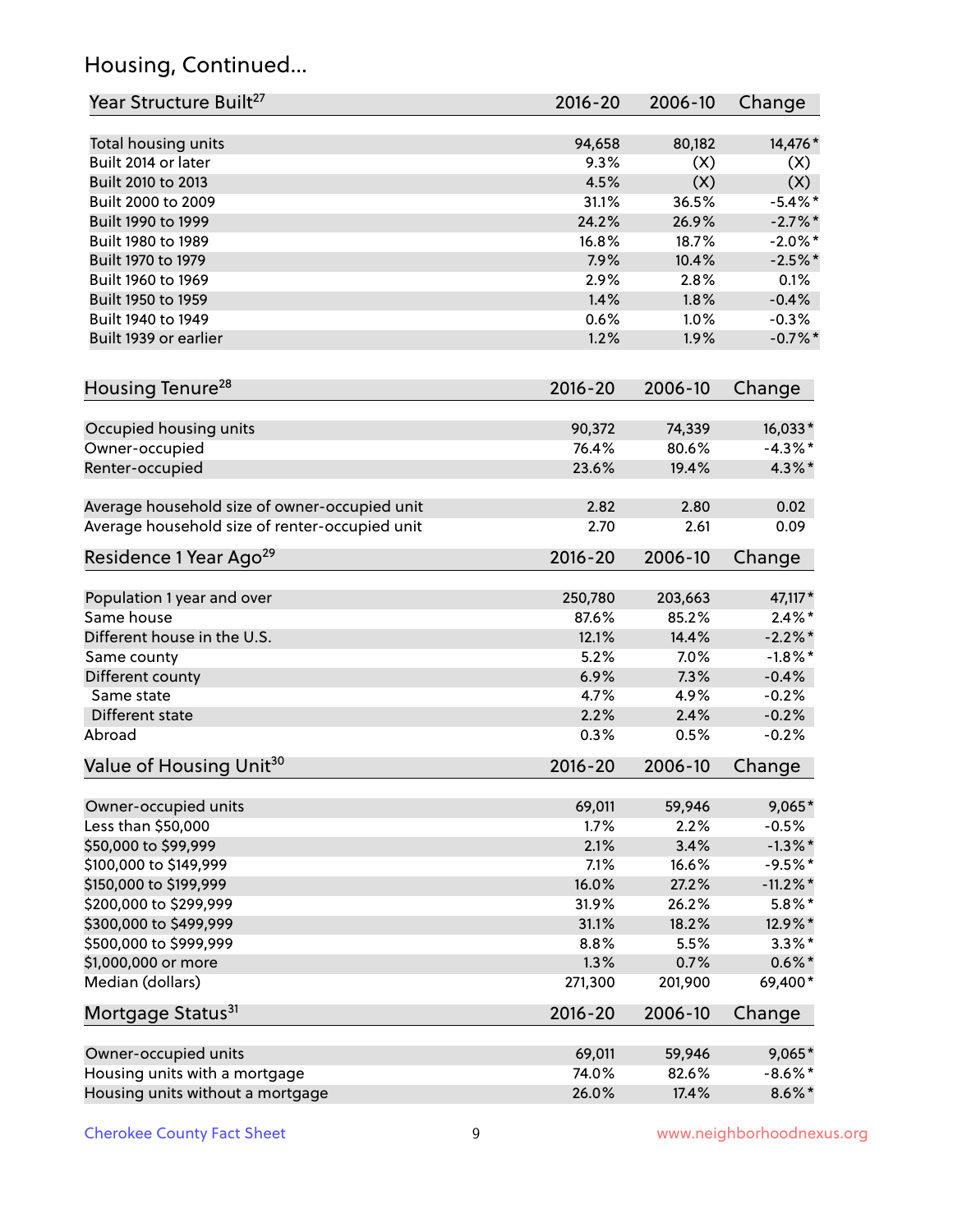# Housing, Continued...

| Selected Monthly Owner Costs <sup>32</sup>                                             | 2016-20 | 2006-10 | Change         |
|----------------------------------------------------------------------------------------|---------|---------|----------------|
| Housing units with a mortgage                                                          | 51,067  | 49,510  | $1,557*$       |
| Less than \$300                                                                        | 0.2%    | 0.1%    | 0.1%           |
| \$300 to \$499                                                                         | 0.8%    | 0.7%    | 0.1%           |
| \$500 to \$999                                                                         | 9.7%    | 9.8%    | $-0.1%$        |
| \$1,000 to \$1,499                                                                     | 30.9%   | 30.8%   | 0.1%           |
| \$1,500 to \$1,999                                                                     | 27.9%   | 28.6%   | $-0.7%$        |
| \$2,000 to \$2,999                                                                     | 24.0%   | 22.0%   | $2.0\%$ *      |
| \$3,000 or more                                                                        | 6.6%    | 8.0%    | $-1.5%$ *      |
| Median (dollars)                                                                       | 1,639   | 1,634   | 5 <sub>5</sub> |
| Housing units without a mortgage                                                       | 17,944  | 10,436  | 7,508*         |
| Less than \$150                                                                        | 1.8%    | 2.3%    | $-0.6%$        |
| \$150 to \$249                                                                         | 5.7%    | 15.3%   | $-9.7%$ *      |
| \$250 to \$349                                                                         | 18.0%   | 19.2%   | $-1.2%$        |
| \$350 to \$499                                                                         | 31.9%   | 32.0%   | $-0.0\%$       |
| \$500 to \$699                                                                         | 25.5%   | 19.8%   | $5.7\%$ *      |
| \$700 or more                                                                          | 17.2%   | 11.4%   | $5.8\%$ *      |
| Median (dollars)                                                                       | 464     | 409     | $55*$          |
| Household Income <sup>33</sup><br>Housing units with a mortgage (excluding units where | 50,967  | 49,322  | 1,645          |
| SMOCAPI cannot be computed)                                                            |         |         |                |
| Less than 20.0 percent                                                                 | 50.3%   | 33.5%   | $16.8\%$ *     |
| 20.0 to 24.9 percent                                                                   | 17.5%   | 16.6%   | 0.9%           |
| 25.0 to 29.9 percent                                                                   | 11.2%   | 12.4%   | $-1.1%$        |
| 30.0 to 34.9 percent                                                                   | 4.9%    | 8.7%    | $-3.8\%$ *     |
| 35.0 percent or more                                                                   | 16.1%   | 28.8%   | $-12.7%$ *     |
| Not computed                                                                           | 100     | 188     | $-88$          |
| Housing unit without a mortgage (excluding units where<br>SMOCAPI cannot be computed)  | 17,791  | 10,328  | 7,463*         |
| Less than 10.0 percent                                                                 | 59.7%   | 44.5%   | 15.2%*         |
| 10.0 to 14.9 percent                                                                   | 17.9%   | 17.8%   | 0.0%           |
| 15.0 to 19.9 percent                                                                   | 7.8%    | 11.9%   | $-4.1%$ *      |
| 20.0 to 24.9 percent                                                                   | 5.0%    | 8.2%    | $-3.2\%$ *     |
| 25.0 to 29.9 percent                                                                   | 2.0%    | 5.1%    | $-3.1\%$ *     |
| 30.0 to 34.9 percent                                                                   | 1.4%    | 1.8%    | $-0.5%$        |
| 35.0 percent or more                                                                   | 6.3%    | 10.7%   | $-4.3\%$ *     |
| Not computed                                                                           | 153     | 108     | 45             |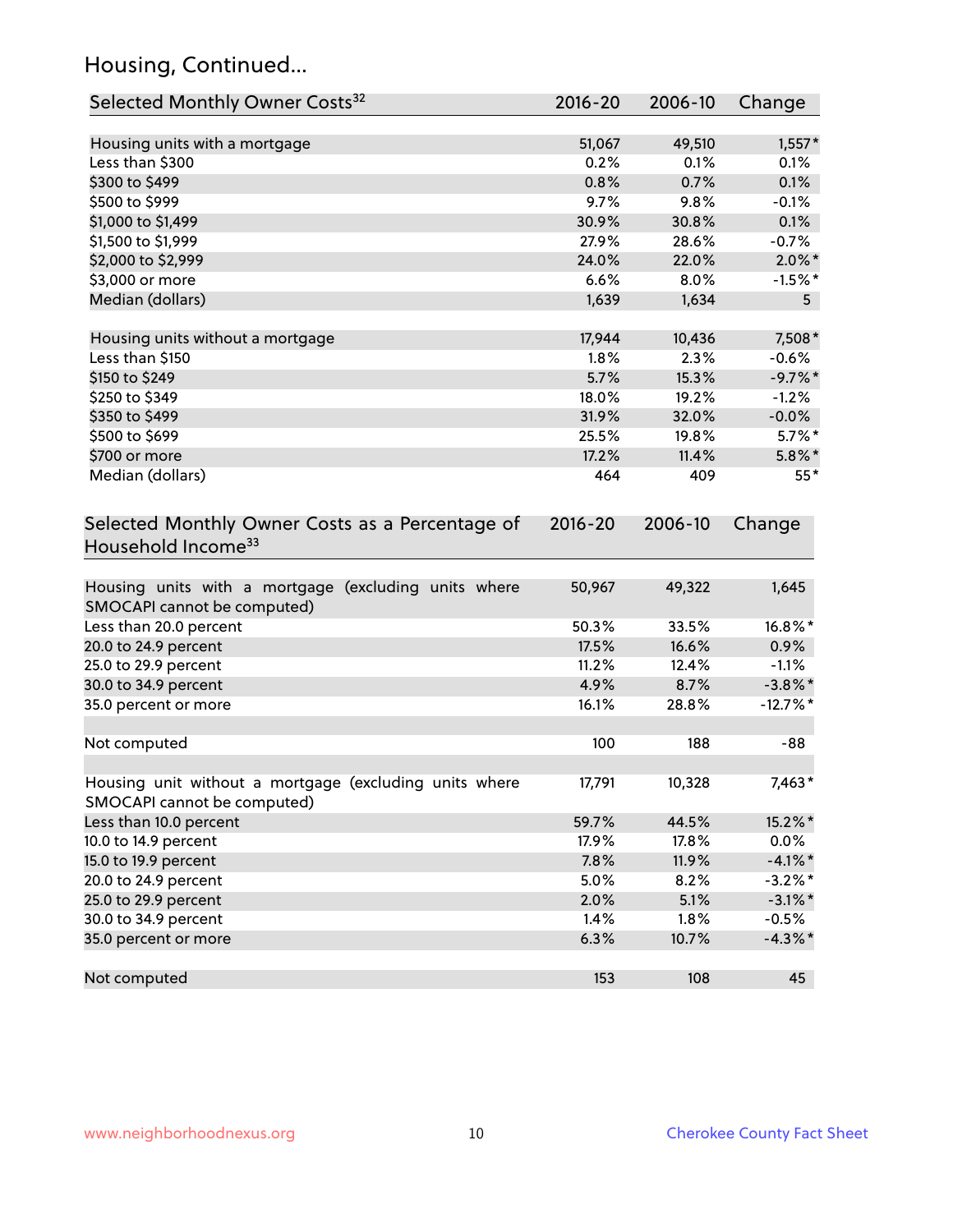# Housing, Continued...

| Gross Rent <sup>34</sup>                                     | 2016-20     | 2006-10 | Change      |
|--------------------------------------------------------------|-------------|---------|-------------|
|                                                              |             |         |             |
| Occupied units paying rent                                   | 20,379      | 13,827  | $6,552*$    |
| Less than \$200                                              | 0.1%        | 0.4%    | $-0.4%$     |
| \$200 to \$499                                               | 2.3%        | 4.1%    | $-1.8%$     |
| \$500 to \$749                                               | 4.9%        | 18.2%   | $-13.3\%$ * |
| \$750 to \$999                                               | 15.6%       | 34.5%   | $-18.9\%$ * |
| \$1,000 to \$1,499                                           | 41.8%       | 33.5%   | $8.2\%$ *   |
| \$1,500 to \$1,999                                           | 27.8%       | 8.0%    | 19.8%*      |
| \$2,000 or more                                              | 7.5%        | 1.3%    | $6.2\%$ *   |
| Median (dollars)                                             | 1,304       | 936     | $368*$      |
|                                                              |             |         |             |
| No rent paid                                                 | 982         | 566     | 416*        |
|                                                              |             |         |             |
| Gross Rent as a Percentage of Household Income <sup>35</sup> | $2016 - 20$ | 2006-10 | Change      |
|                                                              |             |         |             |
| Occupied units paying rent (excluding units where GRAPI      | 20,146      | 13,719  | $6,427*$    |
| cannot be computed)                                          |             |         |             |
| Less than 15.0 percent                                       | 9.5%        | 13.3%   | $-3.9\%$ *  |
| 15.0 to 19.9 percent                                         | 15.4%       | 12.8%   | 2.6%        |
| 20.0 to 24.9 percent                                         | 13.4%       | 13.3%   | 0.2%        |
| 25.0 to 29.9 percent                                         | 11.3%       | 10.7%   | 0.6%        |
| 30.0 to 34.9 percent                                         | 8.5%        | 9.4%    | $-0.9%$     |
| 35.0 percent or more                                         | 41.9%       | 40.5%   | 1.4%        |
|                                                              |             |         |             |
| Not computed                                                 | 1,215       | 674     | 541*        |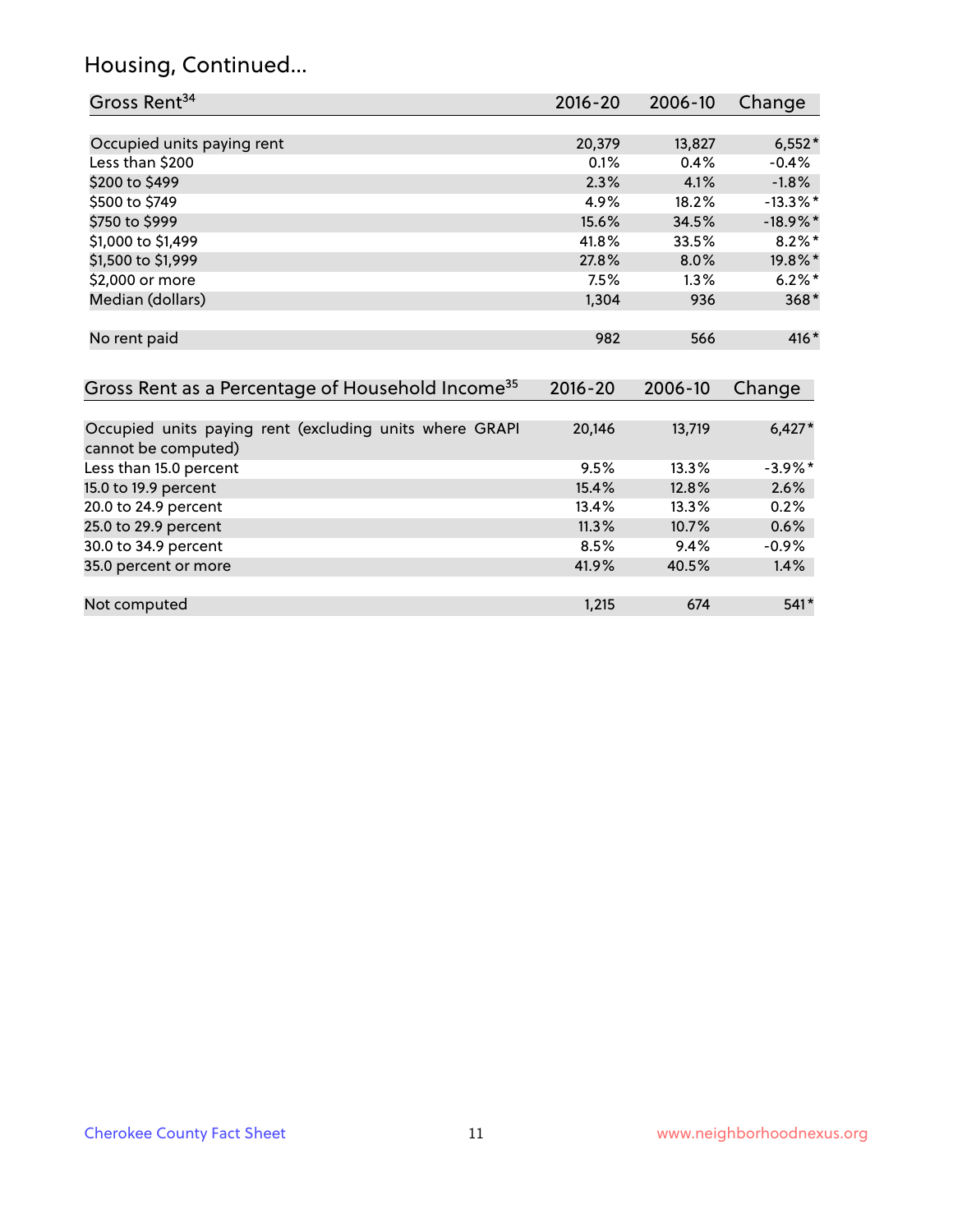# Community Involvement

| Voter Registration and Turnout <sup>36</sup> | 2020    |
|----------------------------------------------|---------|
|                                              |         |
| Active registered voters                     | 188,780 |
| Number voted in Presidential election        | 144.109 |
| Percent voted in Presidential election       | 76.3%   |

#### Transportation

| Commuting to Work <sup>37</sup>           | 2016-20     | 2006-10 | Change     |
|-------------------------------------------|-------------|---------|------------|
|                                           |             |         |            |
| Workers 16 years and over                 | 127,732     | 100,443 | 27,289*    |
| Car, truck, or van - drove alone          | 76.8%       | 78.1%   | $-1.3\%$   |
| Car, truck, or van - carpooled            | 8.7%        | 10.9%   | $-2.1\%$ * |
| Public transportation (excluding taxicab) | 0.5%        | 0.5%    | $0.0\%$    |
| Walked                                    | 0.8%        | 1.0%    | $-0.2%$    |
| Other means                               | $1.0\%$     | $0.9\%$ | 0.1%       |
| Worked at home                            | 12.1%       | 8.7%    | $3.4\%$ *  |
| Mean travel time to work (minutes)        | 35.0        | 33.3    | $1.7*$     |
| Vehicles Available <sup>38</sup>          | $2016 - 20$ | 2006-10 | Change     |
|                                           |             |         |            |
| Occupied housing units                    | 90,372      | 74,339  | $16,033*$  |
| No vehicles available                     | 2.6%        | 2.4%    | 0.1%       |
| 1 vehicle available                       | 22.0%       | 24.8%   | $-2.8\%$ * |
| 2 vehicles available                      | 46.6%       | 48.0%   | $-1.4%$    |
| 3 or more vehicles available              | 28.8%       | 24.7%   | $4.1\%$ *  |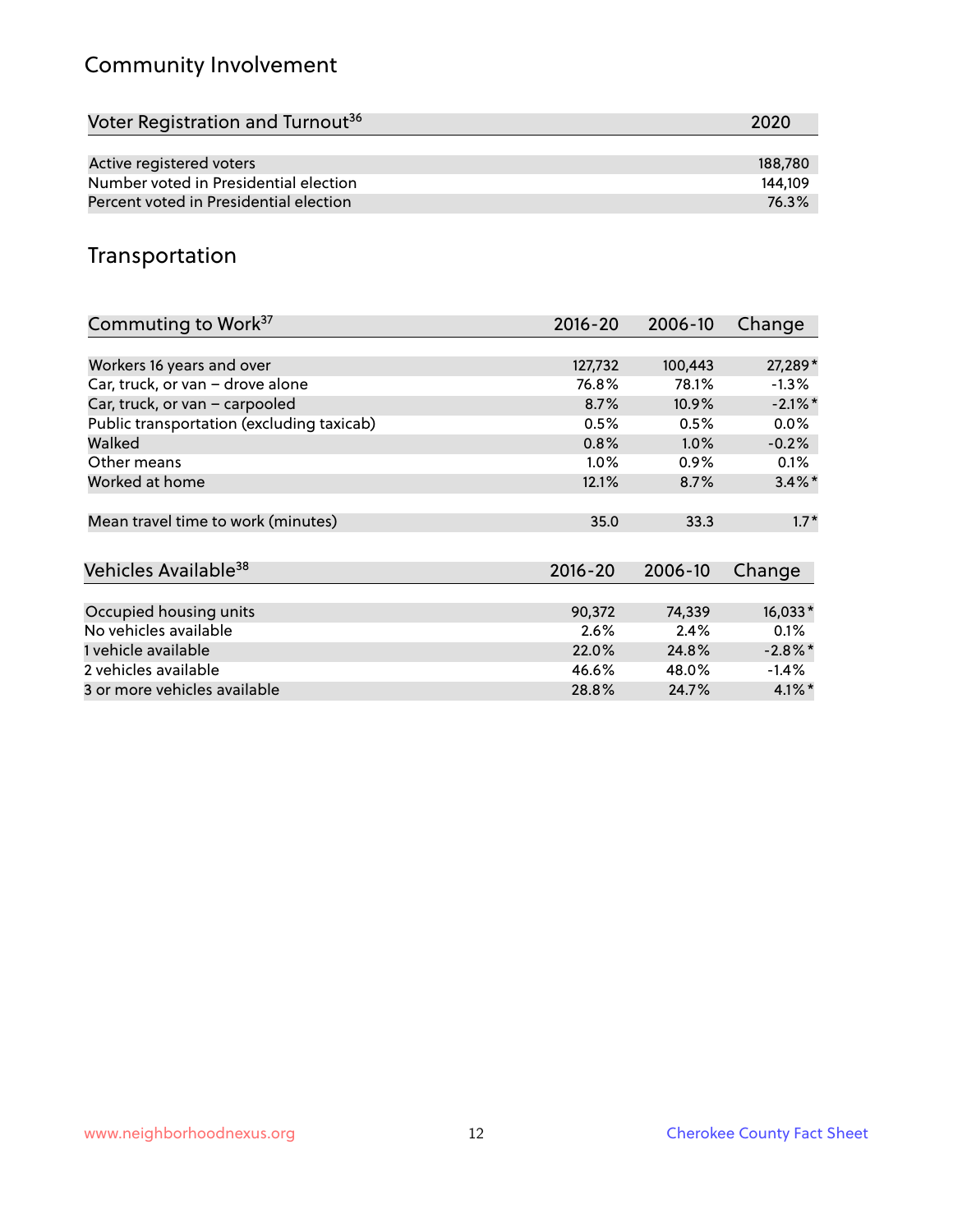#### Health

| Health Insurance coverage <sup>39</sup> | 2016-20 |
|-----------------------------------------|---------|
|-----------------------------------------|---------|

| Civilian Noninstitutionalized Population                | 252,619 |
|---------------------------------------------------------|---------|
| With health insurance coverage                          | 89.0%   |
| With private health insurance coverage                  | 76.0%   |
| With public health coverage                             | 23.8%   |
| No health insurance coverage                            | 11.0%   |
| Civilian Noninstitutionalized Population Under 19 years | 65,451  |
| No health insurance coverage                            | 7.6%    |
| Civilian Noninstitutionalized Population 19 to 64 years | 151,807 |
| In labor force:                                         | 122,995 |
| Employed:                                               | 118,681 |
| With health insurance coverage                          | 86.9%   |
| With private health insurance coverage                  | 60.9%   |
| With public coverage                                    | 3.8%    |
| No health insurance coverage                            | 13.1%   |
| Unemployed:                                             | 4,314   |
| With health insurance coverage                          | 67.0%   |
| With private health insurance coverage                  | 60.9%   |
| With public coverage                                    | 9.4%    |
| No health insurance coverage                            | 33.0%   |
| Not in labor force:                                     | 28,812  |
| With health insurance coverage                          | 81.5%   |
| With private health insurance coverage                  | 67.2%   |
| With public coverage                                    | 22.2%   |
| No health insurance coverage                            | 18.5%   |

#### **Health Factors Most Recent** Premature Death (YPLL before age 75 per 100,000 population, age-adjusted)<sup>40</sup> 5,300.8

| The mature Death (The Berore age 75 per 100,000 population, age adjusted) | $J_{\nu}$ vv.v |
|---------------------------------------------------------------------------|----------------|
| Average number of Physically Unhealthy Days <sup>41</sup>                 | 3.7            |
| Average number of Mentally Unhealthy Days <sup>42</sup>                   | 4.7            |
| Low Birthweight Births <sup>43</sup>                                      | $7.1\%$        |
| Diabetes Prevalence <sup>44</sup>                                         | 9.3%           |
| HIV Prevalence (per 100,000 population) <sup>45</sup>                     | 186.1          |
| Rate, Deduplicated ER Visits for Asthma, Ages 0-17 <sup>46</sup>          | 357.9          |